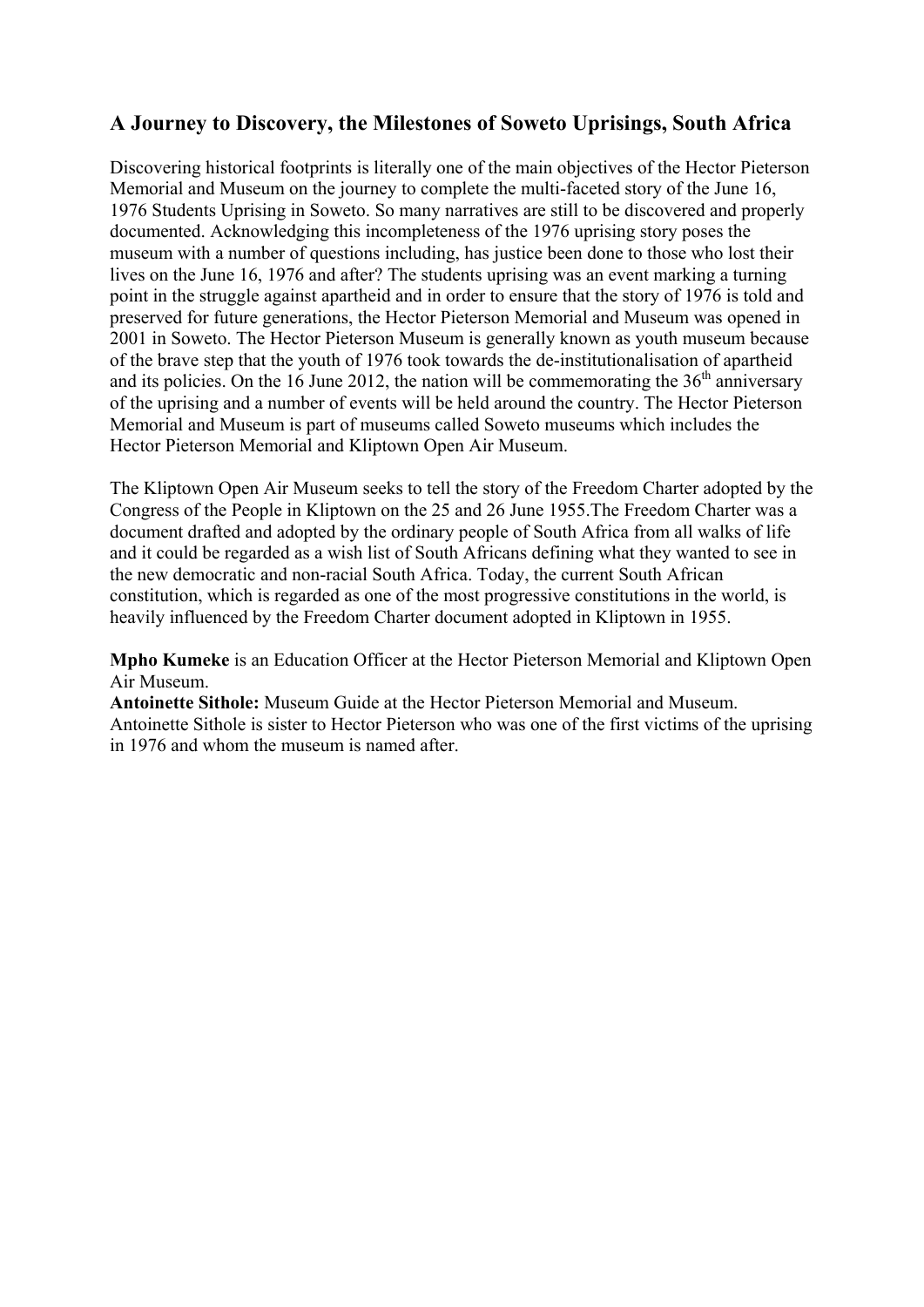# **The stories we know and the truth in between - Historic Environment Education with difficult history topics**

Why are some stories left untold? Some stories are chosen to be forgotten, others are highlighted in certain political times. When you work with cultural heritage, there is always a challenge to try to tell the whole story. But how do you talk about the stories, which the society wants to forget? How do you talk about the poor, a war camp or famine? Especially since it's the stories we most want to forget in a modern society.

Some stories live on in people's memory from generation to generation. Wars and rebellions are can be seen very differently by different groups in society. The difference can also be big between a civil war and a war with another country. When we look at a long history we can see that different interpretations and traces have been highlighted during different times. And in a case of a civil war, who's history live on?

Just after Finland had regain independence in 1918, a bloody civil war broke out. The war lasted 4 months, but the stories live on still today. Both the winner's and looser's history have been highlighted during 94 years Finland have been independent, but there are still a lot of stories untold, from both sides. Some stories are considered too painful, meaningless or trivial too be told, others can be hard to understand as time goes by. Today there are very few left who experienced the war. The older generation often has a certain picture of the war, while the younger generation doesn't know much about it. When these two mix in a Time Travel, it can be very interesting to see what happens. Can you think outside the box?

Meanwhile, the picture of what happened when Finland was at war with Russia in the 1940s is very different. You have a clear enemy and the actions seem straightforward. Or is it that easy?

The Ostrobothnian children's culture network BARK has worked with Historic Environment Education and Time Travels on both the civil war and the Second World War events.

This paper will focus on the interesting yet hard part on doing Time Travels on difficult history topics. Can you give a neutral picture of the events? And what happens if people participating have very different pictures of what happened?

#### **Annina Ylikoski,**

Museum educator and coordinator for The Ostrobothnian children's culture network BARK, Finland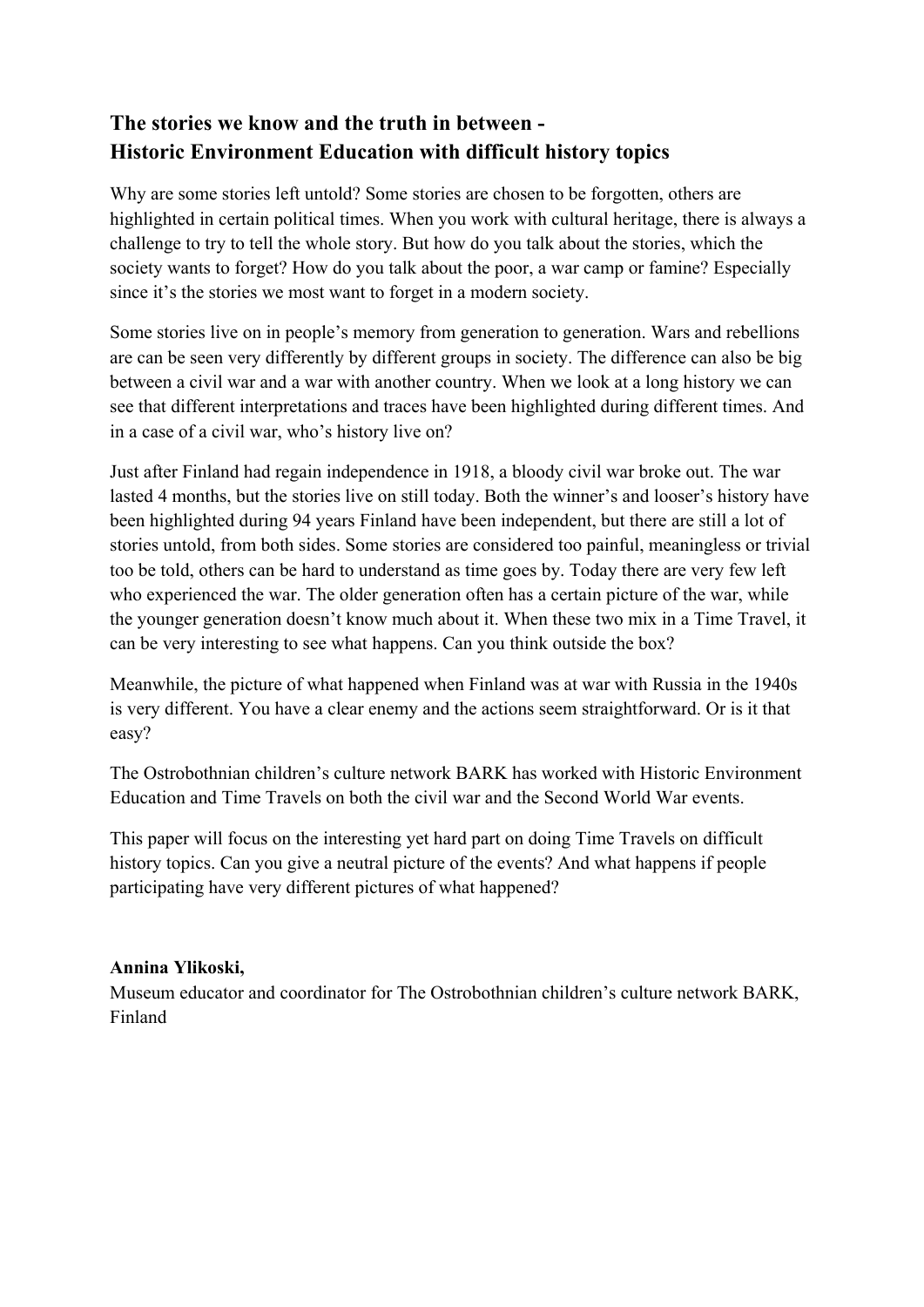# **First School of Oriental Languages at the Venetian embassy, Istanbul 1551 – Use of Footprints in Venetian History**

After the end of Costantinople (1453), the language communication with the Turks of the Ottoman Empire was a problem of considerable importance for the Venetian embassy. Political and commercial negotiations were very delicate and required a proper understanding. So the "Baili" (Venetian ambassadors) needed the presence of interpreters.

 Carlo Ruzzino, the ambassador in 1706, gave us an image of the perfect interpreter: *"… The tongue that speaks, the ear that listens, the eye that sees, the hand that gives, the soul who acts and from which may depend on the life or the massacre of every deal…"* 

But the necessity of interpreters created difficulties; there were many doubts regarding the accuracy and correctness of the work that was carried out. As result of numerous complaints of the ambassadors regarding the deficiency of the service, a decree was issued by the government of the Serenissima in 1551 for the creation of the first school of Oriental languages at the Venetian embassy in Istanbul. It was a state school, secular, which continued for about 200 years. The idea was that the school of Istanbul trained interpreters who were under the control of the Republic. The ambassador was entrusted to find the language teachers and to organize the development of this iniziative in the best way possible. The "giovani di lingua" stayed at the embassy for 5 years. The minimum age required was 20 years old. It was provided, among other things, for their maintenance; in addition, they received a salary of 50 ducats for one year. For over a century, the acquisition of the Turkish language was solely for basic and practical uses.

In 1682, in great part due to the ambassador *Gianbattista Donà*, the school began the study of the Turkish literature. Some students carried out the translation of Turkish proverbi and poems.

The Venetian ambassador, a cultured lover of Eastern cultures and in particular of the Turkish culture, at the end of the XVII century created, with his group of scholars, a pioneer movement that lead to the revelation and the revaluation of the Ottoman culture on the premises of the Serenissima and the European states represented in Istanbul.

The publication of these manuscripts that resulted from high standards of the school and was a great contribution to the birth of the Orientalism in Europe…

To recall the story of this school that was created very early and well-known in Venice is of great interest today for cultural and didactic Histories. Today the time travel method offers the opportunity to understand two different cultures that have distant roots but which have had so much to compare and to share in both past and present.

#### **Cecile Franchetti-Bridging Ages Venice, Italy**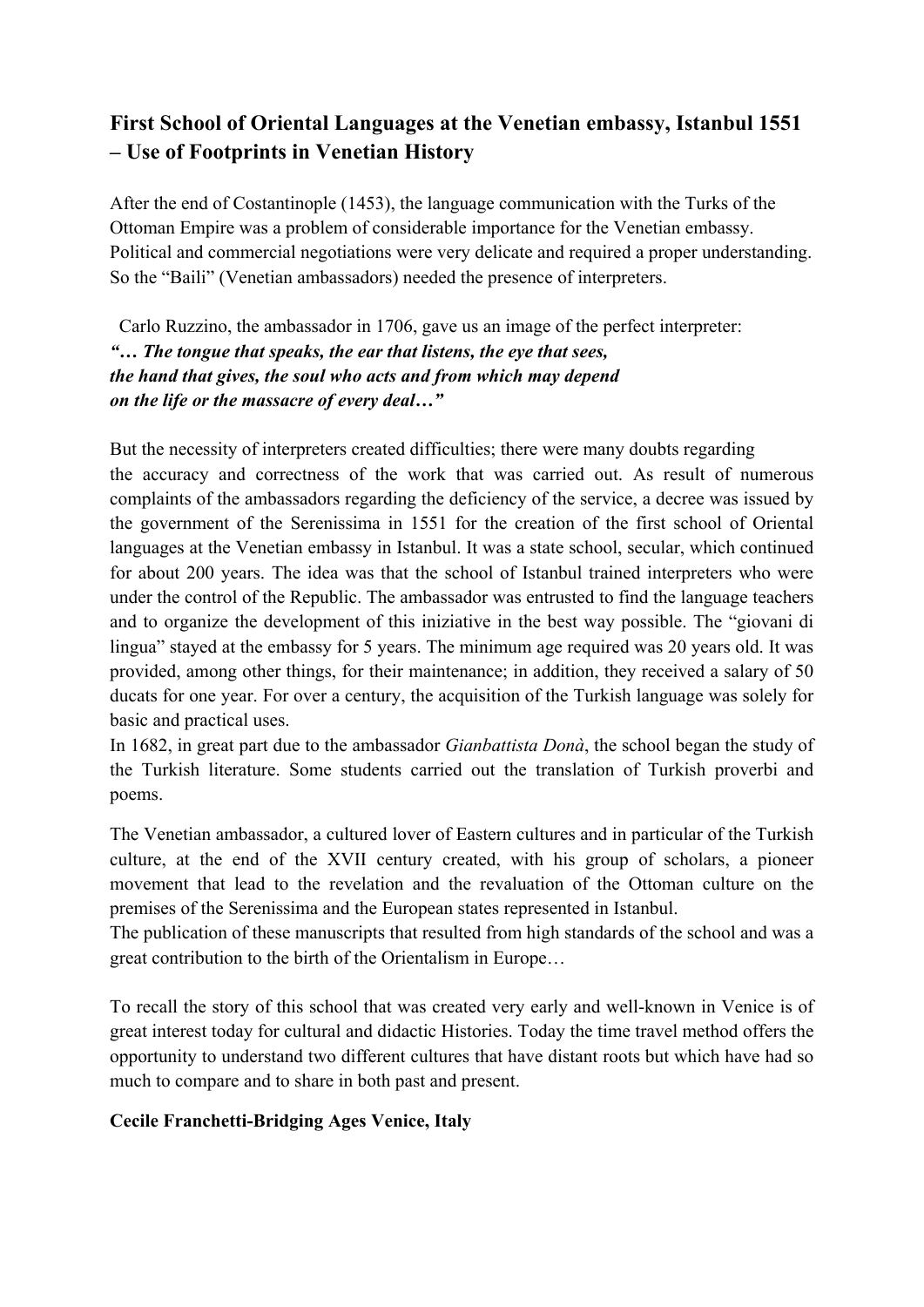### **What´s to learn from earlier migration?**

In 1887 Ida Charlotta Johansdotter and Hanna Kindblom emigaterd from Kalmar County to Amerika. Each carrying a different story, Ida was poor and left to get a new life with her sister and brother who was already in America, Hanna had a dream to become a medical doctor, a dream that was difficult to fulfill in Sweden in 1887.

In America they both struggled with the issues of being immigrants, to learn the language, new food, new traditions, homesickness and a feeling of being outside. They, and especially Ida kept to her Swedish relatives and friends, spoke Swedish and had Swedish food.

Today we have a lot of immigrants in Sweden. They come from different parts of the world as Somalia, Iran, Serbia and Bosnia. What´s their lifestory- are there parallels to Ida´s and Hanna´s story? Do they miss home, food, relatives and traditions? What´s it´s like to move to a new place, from a new country or just from another town or village?

These issues are sometimes difficult to discuss. In our program students in 4´th grade got to meet Ida and Hanna as characters who told their story and then the student´s got to tell their story to maybe find similarities. Interesting dialog arose!

**Emma Angelin Holmen is a curator and Tina Lindström is an Educator.** We have both worked at Kalmar County museum, Sweden for many years and have a lot of experience from Cultural Heritage Education in Sweden and other countries.

### **My history as a part of the history**

"Why do I have to participate in this time travel? This is not my culture." This was a 15 year old girl's first reaction when her teacher introduced a time travel to year 1899. This gave me an idea and it ended up in a project financed by the Swedish cultural council. Is history 100 years ago only for those who are borne and raised there? Of course not! We started the project to start a discussion and find new work tools to handle the fact that we move a lot inside the country and between countries and not necessarily feel like we are a part of that place we live on and its history and culture.

How can we teach the younger generation to bring out new perspective on history and how can we use their own stories in this? How can we teach them to be aware that you only get a few perspectives in the history books and how can we make them understand the importance of many different stories to see a bigger picture? Who's stories are told and why?

We asked these questions to 10year olds. By letting all of their stories about their life work as an example of the many stories and ways to look at history, we tried to make them understand how and by whom history is produced and what happens to the stories we don´t tell.

**Linda Hansson** is curator on Kalmar county museum, Sweden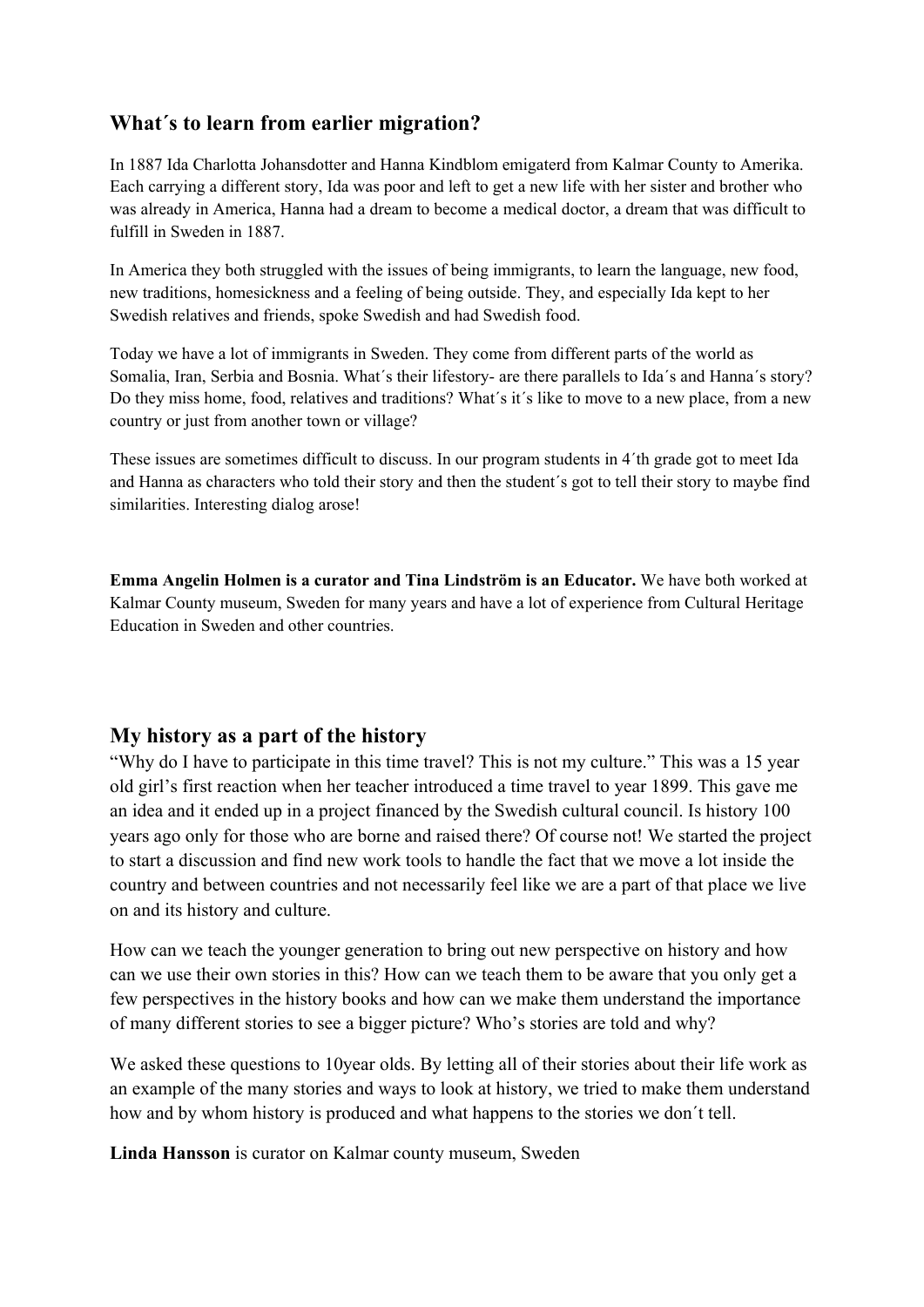# **The role of heritage institutions in the creation of common citizenship and nation-building in the post-apartheid South Africa: the case of Freedom Park**

Nation-building, reconstruction and citizenship are subjects of intense debate in the post-1994 South Africa. Inspired by government initiatives such as the Reconstruction and Development Programme (RDP) and the Truth and Reconciliation Commission (TRC), studies focusing on the politics of nation-building, nationhood and citizenship are emerging (See White Paper on Arts, Culture and Heritage, June 1994, South Africa's Heritage Transformation Charter Indaba, December 2007). Nation-building is a complex art of constructing common citizenship and national identity that have a potential to unite people of different races, ethnicities, genders, generations, languages and cultures. This article analyses how a South African citizenship is constructed through blending of histories and use of symbols, monuments, ceremonies and heritage sites in particular. The article's point of entry into the discourse on nation-building and citizenship construction is to focus on the role of 'soft issues' such as the Truth and Reconciliation Commission (TRC), National Anthem, National Constitution, the recent World Cup 2010 and Freedom Park as important symbols used to construct an inclusive, non-racial, non-sexist and a democratic nation. The approach of the article is how the apartheid regime and the post-apartheid government used symbols, ceremonies and monuments to construct a particular kind of nationhood and a specific form of citizenship with specific focus on Freedom Park. This means that there is a need to focus on particular monuments, symbols and ceremonies used by the apartheid regime such as the Great Trek and related monuments such as the Voortrekker Hoogte Monument -how postapartheid government appropriated these as conduits towards the construction of the rainbow nation. The article attempts to provoke the debate on South African-ness and belonging by revisiting the question of who is the 'authentic subject' of the nation as the South African landscape is well endowed with human-made symbols and monuments that tell the story of contestations over belonging, citizenship and projections of particular histories and identities.

Bongane Mkhize Education officer Freedom Park Pretoria South Africa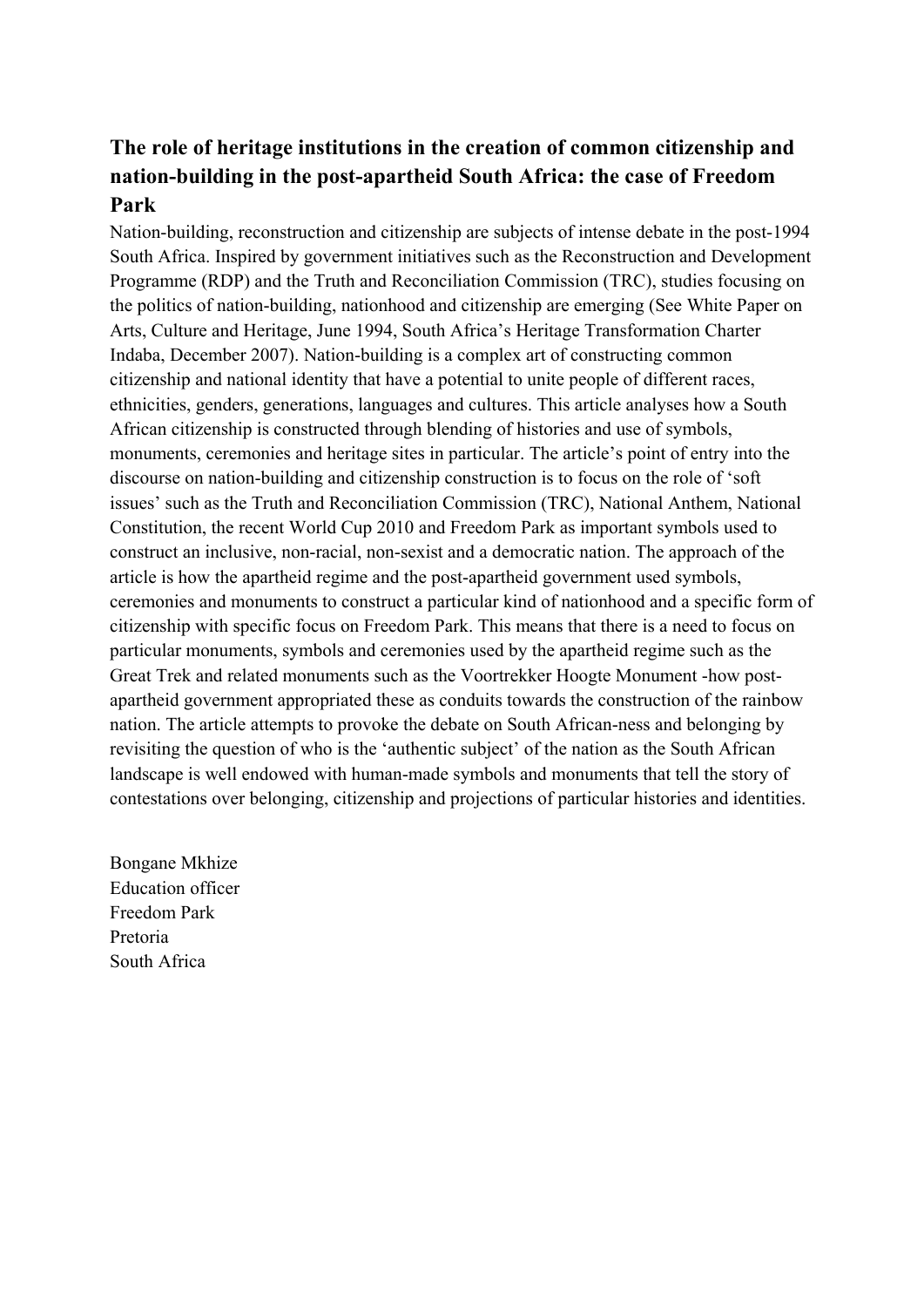## **Schools on Öland working with Time Travels in the World heritage**

The island of Öland is a area with old and great history. We have findings from as far away as the Roman empire. In the past there was a lot of castles on the island. We work together with Kalmar läns museum to let the schoolchildren experience the historical life through time travels to ironage, middleage and to the beginning of the last century.

The world heritage in Öland is both the nature, and the cultural life in history as well as now and the future.

A World Heritage Site is a site of outstanding cultural or natural importance to the common heritage of humanity, a place which, uniquely and irreplaceably, bears witness to the history of the earth and mankind and must therefore be preserved for future generations as part of our common heritage.

 It was the forefathers of today's farmers who made possible the designation of Southern Öland as a World Heritage Site. In order for the unique natural and cultural qualities of the place to survive, the future must also include a living agriculture.

We think it is important for the young generation to know and feel their local history and understand how it has impact the life of today.

**Linnéa Danielsson,** principal for Torslunda school in Mörbylånga municipality, Sweden **Inga-Lena Herrmann,** Developing leader for schools in Mörbylånga municipality The municipality of Mörbylånga is located on the island Öland in the southeast of Sweden, near the city of Kalmar.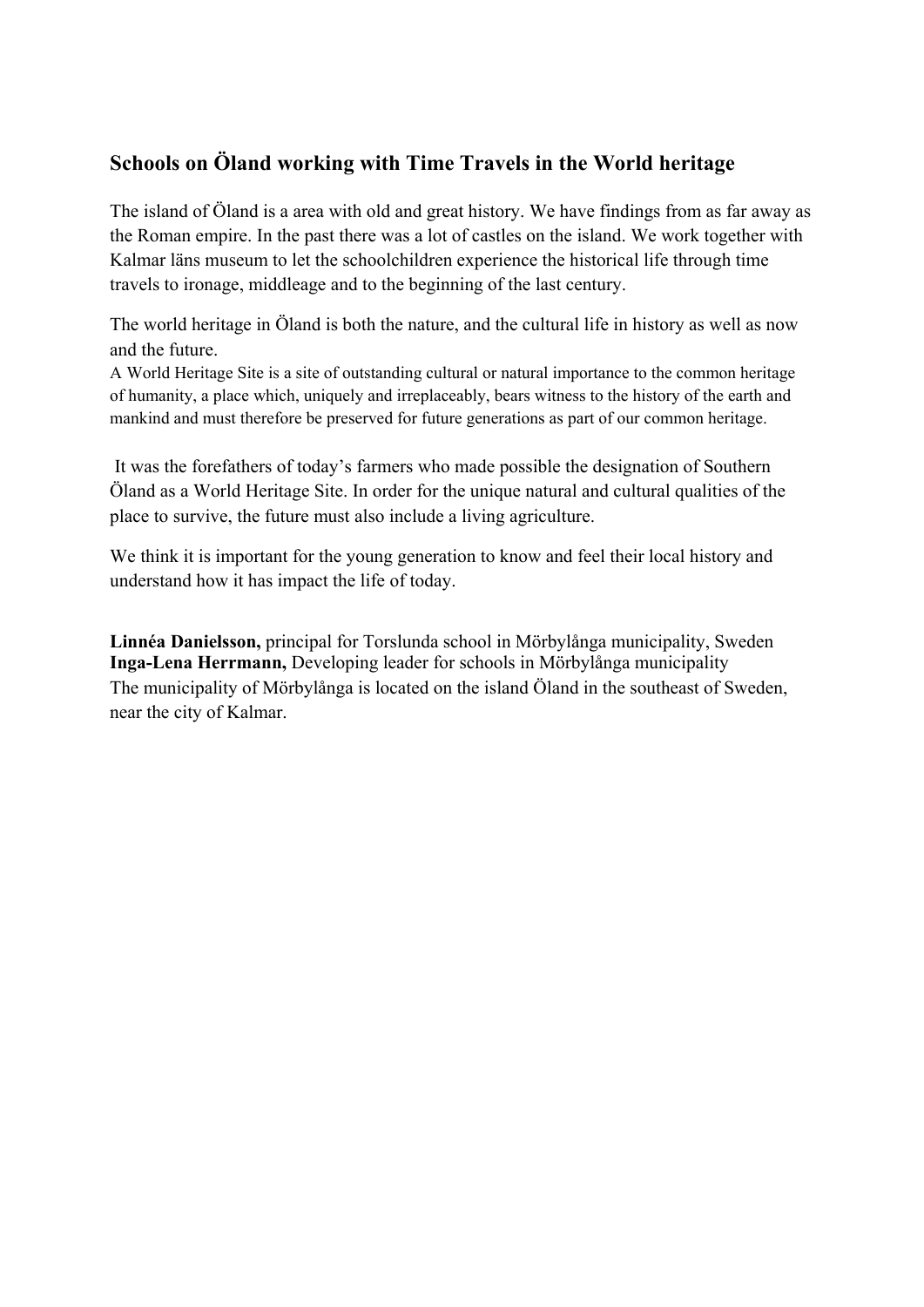**Using active Learning approaches to teach the Legend of Amazon Women in the region of Samsun** 

**Dr. İsmail H. DEMİRCİOĞLU Karadeniz Technical University -Fatih Faculty of Education, Sogutlu-Akcaabat-Trabzon, Turkey E-mail: demircioglu61@yahoo.com – demircioglu6969@hotmail.com** 

Amazon women lived in Samsun region around 1200 B.C. are regarded as a legend. Using legends in education activities provides students with the opportunity for effective learning experiences through participation in problem solving, discussing, analyzing, comparing, synthesizing and evaluating activities, all of which are used for different educational purposes. The use of legends is also very important in developing students' knowledge, attitudes, skills and understanding as to the nature of some historical information. Besides this, teachers can help their students develop higher order thinking skills, through teaching legends.

The purpose of this research is to give information about active learning approaches used in teaching legend of Amazon women in the region of Samsun.

**Key Words**: Amazon Women, Legends, Education, Active Learning Approaches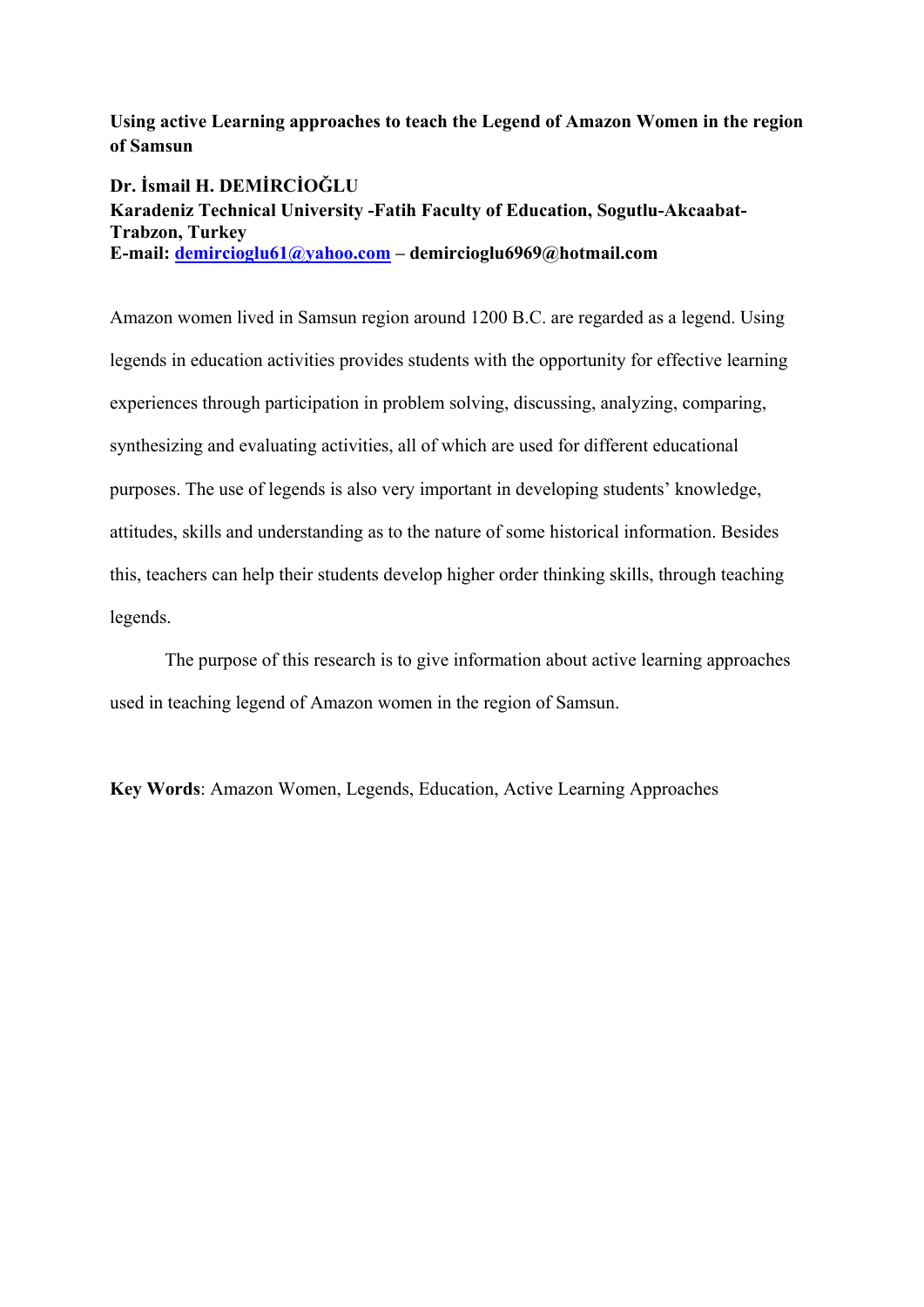## **Challenges and Opportunities of Time Travels in Saudi Arabia**

English Language Lecturer - **Mervyn J. GOUVIAS** 

King Fahd University of Petroleum and Minerals -Faculty of English, Dhahran, Saudi Arabia E-mail: mgouvias@yahoo.com – mjg711gouvias@gmail.com

The Gulf state of Saudi Arabia is rich in historic sites which could provide opportunities for Time Travel. There are challenges to overcome, but there are rewards as well. The government has made efforts to protect and preserve historic sites, and many of them have museums attached to them, housing artefacts from the sites. Oil was discovered, bringing vast revenues with it. Revenues were spent on infrastructure and services of all sorts. The region was hurled into the heart of the world economy. In only one generation, the population went from living in traditional houses near the coast or in the depths of the desert to living in airconditioned houses in suburban areas enjoying a full range of services. Education is enjoying support from the government, and more students are required to improve their competence in the English language in order to compete effectively in global business and the job market. My research has shown that there are historic sites close to schools. Museums have documents, maps, artefacts, and guides who know the old stories. There are archaeological sites. There are written and oral histories. Students live in two worlds, the modern world of western dress code as well as the old world of traditional dress; the modern world of western fast food restaurants and the old world of home cooked Arabic food. Fast cars, Jet planes, the internet and satellite television have brought the modern world into their lives, but the old world with its traditional dances and poetry is still a part of who they are. Time Travels could be a wonderful educational vehicle to connect the past with the present, and help defeat cultural alienation that came along with development. Before attempting to approach the authorities and institutions in the region with a view to Time Travels, you should educate yourself about the customs and traditions, culture and Islamic religion of the country, so you can behave in a sensitive and respectful manner. It is therefore important, when working with the different time periods, to remember that certain subjects are not allowed. It is also important to remember that the mixing of the sexes is not allowed. Where men have to be involved in the education of females, special arrangements are made in order to keep propriety. I think students can benefit by the introduction of the Time Travel method of education into the school curriculum, using the rich historic environment close to schools to help create meaning in their daily lives.

#### A few words about myself:

I am currently an English Language Lecturer employed by a university in Saudi Arabia. However, I do have a degree in history, and I did study Educational Methodology in order to teach it. I am one of the first two teachers who helped organize Time Travels in South Africa and in so doing played a role in introducing the Time Travels into the curriculum of South African schools. In Saudi Arabia, I intend to show that one can walk in the historical footprints of a past while still having respect and sensitivity for people's beliefs and culture.